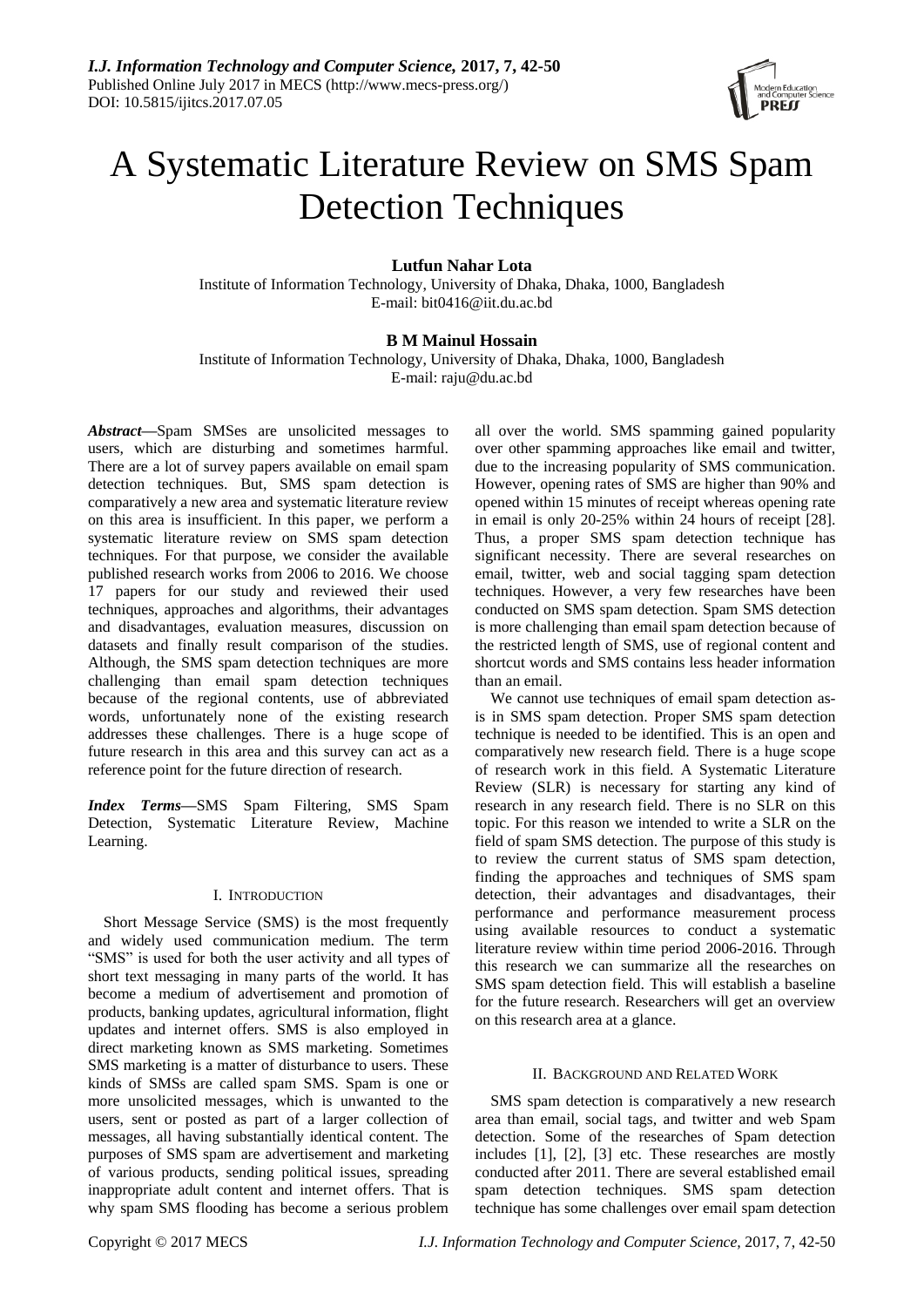such as restricted message size, use of regional and shortcut words and limited header information. These challenges need to be solved. There is scope of research in this field and some research works have been conducted on it. There are different categories of SMS spam filtering such as white listing and black listing, content-based, non-content based, collaborative approaches and challenge-response technique [4], [5], [12], [29]. The techniques are used in client side, server side or in both client and server side [4]. Several Machine Learning Algorithms such as Naïve Bayes, Support Vector Machine (SVM), Logistic Regression, Decision Trees, K-Nearest Neighbor are used to classify between Spam and legitimate SMSes named as Ham. Discussion about the machine learning algorithms, process and techniques of spam filtering is discussed in the following subsections.

#### *A. Machine learning Algorithm*

Bayesian is a probabilistic approach that starts with a prior belief, observes some data and then updates that belief. The probability being spam and not spam of a word can be calculated with the frequency of that word in ham and spam messages using the Bayesian algorithm [30]. A prior probability also needs to be assumed in this algorithm which is a shortcoming of this approach.

Support Vector Machines are supervised learning models with associated learning algorithms that analyse data used for classification and regression analysis. If a set of training example containing spam and legitimate SMS is given, then an SVM training algorithm builds a model that can assign new examples into spam and legitimate category. An SVM model is a representation of the examples as points in space, mapped so that the examples of the separate categories are divided by a clear gap that is as wide as possible. New examples are then mapped into that same space and predicted to belong to a category based on which side of the gap they fall on [31].

The binary logistic model is used to estimate the probability of a binary response based on one or more predictor (or independent) variables (features). Logistic regression can be used in SMS spam detection on the basis of different feature variables [32].

A decision tree is a decision support tool that uses a tree-like graph or model of decisions and their possible consequences, including chance of event outcomes. A decision tree can be used to make decision that whether a new message is spam or ham [33].

The k-nearest neighbors algorithm (k-NN) is a nonparametric method used for classification and regression. The input consists of the k closest training examples in the feature space. The output is a class membership. An object is classified by a majority vote of its neighbors, with the object being assigned to the class most common among its k nearest neighbors [34].

Random Forests grows many classification trees. To classify a new SMS from an input vector, the algorithm puts the input vector down each of the trees in the forest. Each tree gives a classification, called "votes" for that class. The forest chooses the classification having the

most votes [35].

# *B. Spam Filtering Process*

A manually classified spam and ham messages are input or training set for a spam filtering algorithm. The algorithm consists of the following steps [12].

**Preprocessing:** Removing irrelevant contents like stop words are the part of data preprocessing.

**Tokenization:** Segmenting the message according to words, characters or symbols called tokens. There are different tokenization approaches such as word tokenization, sentence tokenization, word or character Ngrams and orthogonal sparse bigrams.

**Representation:** Conversion to attribute value pairs.

**Selection:** Selecting important attribute values which have impact on classification rather than choosing all pairs of attribute value.

**Training:** Train the algorithm with the selected attribute values.

**Testing:** Test the newly arrived data with the training model.

#### *C. Content Based Filtering*

Most of the works on SMS Spam detection are content based [1], [3], [11], [12]. Content based filtering is based on the contents of SMS like spam words, unusual distribution of punctuations and message length. Yadav et al. [1] proposed a user centric approach that used content based filtering using Bayesian machine learning algorithm with user generated features like blacklisting and white listing, preferred keywords to filter unwanted SMSes and reduced the burden of notifications for a mobile user.

Narayan et al. [3] developed a two level stacked classifier to classify between spam and legitimate SMS. The first level of classifier records a subset of words whose individual probability is higher than a threshold. After that second level of classifier is invoked, this takes the chosen words form first level as input. They took different combinations of machine learning classification algorithms in two levels such as Bayesian and SVM, SVM and Bayesian, Bayesian and Bayesian, SVM and SVM.

Ishtiaq et al. [11] proposed a SMS spam classification algorithm using the combination of Naive Bayes classifier and Apriori algorithm. They integrated association rule mining using Apriori algorithm with Bayesian algorithm. Apriori retrieves the most frequent words occurred together then Bayesian calculates the probability of occurring a word independently and together with other words, in spam or ham messages.

Gomez et al. [12] analysed to what extent Bayesian filtering techniques used to block email spam, can be applied to the problem of detecting and stopping mobile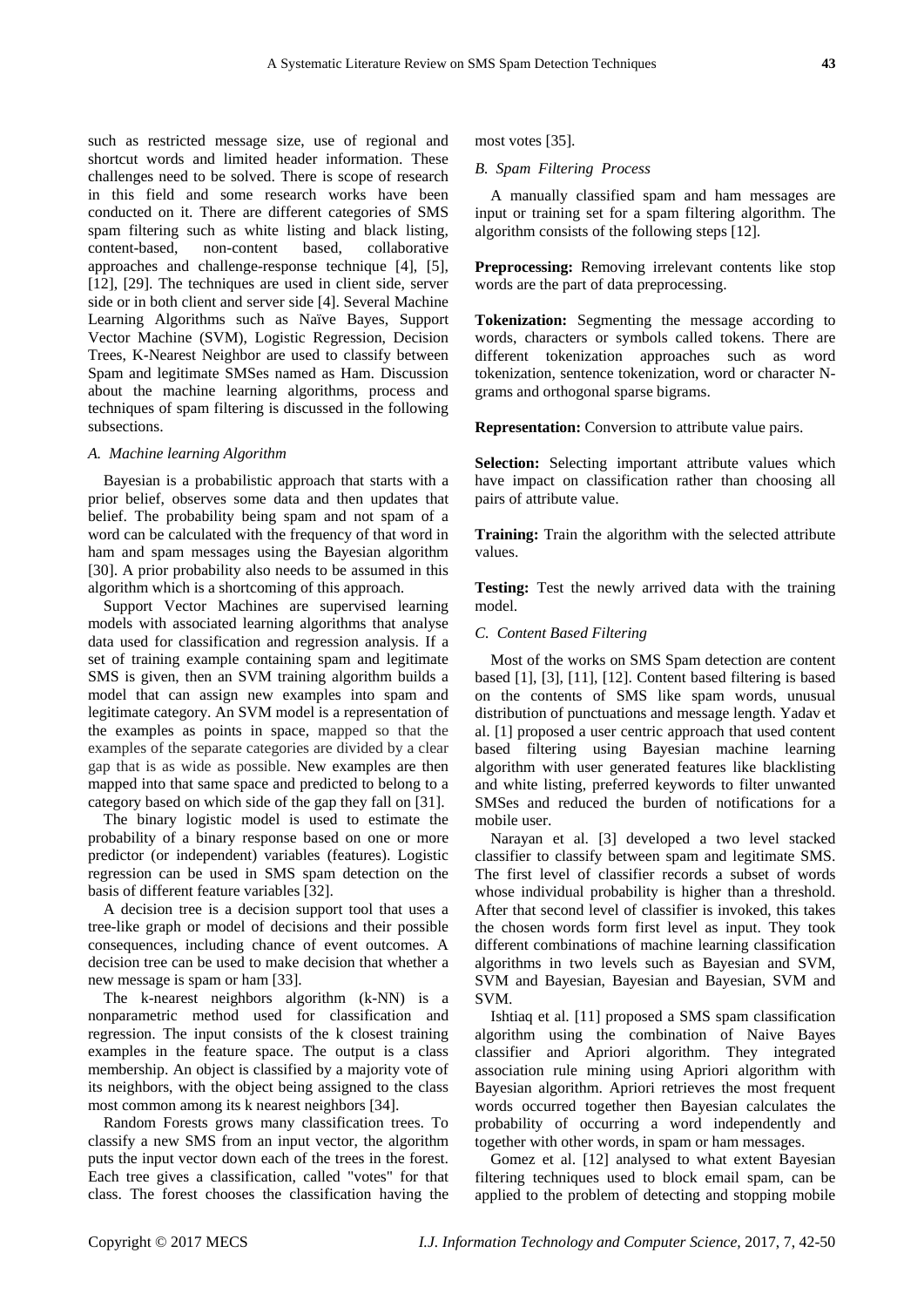spam. They pre-processed the messages with different tokenization approach, selected features and tested them with different machine learning algorithms, in terms of effectiveness. They demonstrated that Bayesian filtering techniques can be effectively transferred from email to SMS spam with appropriate feature extraction.

# *D. Non-Content based filtering*

Many proposed techniques used non-content based filtering [2], [7]. Warade et al. [2] detected the spam messages by checking mutual relation between the sender and receiver and the content of the messages. If no mutual relation is found between sender and receiver and message contains spam contents, then the system tags the message as spam and sends it to spam box. If mutual relation and no spamming content exist then it directly sends to inbox of the receivers mobile. It solved the problem of balance deduction and wastage of SMS memory. But calculating only mutual relation is not a proper solution. Spam detection algorithm needs both classification algorithm and this kind of feature extraction from contents.

Qian Xu et al. [7] investigated ways to detect spam message senders based on non-content features that include temporal and graph-topology information but exclude contents because of user-privacy issues. They focused on the problem of identifying professional spammers based on the overall message sending patterns. Furthermore, they only concentrated on finding SMS spam on the server side, as the client-side detection is mostly content based.

## *E. Feature Engineering*

The success of machine learning depends mostly on appropriate feature selection [6]. The feature can be both content based and non-content based. The ref. [2], [8] focused only on non-content based features like mutual relation of sender and receiver, user black-listing and white listing and user preferred keywords words. Whereas some researchers considered only content based features [6]. A proper spam detection algorithm needs both content and non-content based features. Non-content based features include static, temporal and network features [7]. Content based features are word frequencies [11] and keyword based features are presence of spam words and stylistic features are count of exclamation, count of alphanumeric word, average word length and many others [15].

#### III. METHODOLOGY

A systematic review collects and critically analyses multiple research studies or papers or journals and provides the summary of the existing literature on a specific research domain [9]. A review of existing studies is often quicker and cheaper than embarking on a new study. For conducting SLR, some steps need to be followed as mentioned in [9]. The steps include formulating research questions, finding and analysing researches that relate to the questions, answering to that

questions and demonstrating a summarized result of literature survey. Details of these steps are discussed in the following sub-sections.

#### *A. The Need for a Systematic Literature Survey*

Email Spam detection is an established research field. Many researches and literature survey have been done on email spam detection as well as for twitter, web and social tag spam detection. There is insufficient systematic literature survey available on SMS spam detection because of its being comparatively new research area. Although SMS communication has started mostly in 2000, it gained its popularity in 2006 and even became more popular after the flourishment of android phones [19]. With the increase of the number of people using SMS as a communication medium, SMS spamming also gets more popularity to spammers. As a result, research on SMS spam detection had emerged with its necessity and researches on it have started mainly after 2007. Our goal with this SLR is collecting proper background knowledge on SMS spam detection field, gaining knowledge about the currently used algorithms for SMS spam detection, their advantages and disadvantages, identifying the evaluation measure for the spam detection algorithms, comparing the accuracy of the algorithms, identifying any gaps in current research in order to suggest areas for further investigation. The motivation for this work is to establish a basis for any research on SMS spam detection. Any kind of research starts on the basis of systematic literature review. This is the main rationale of this SLR.

#### *B. Research Questions*

Identifying research question is one of the important steps in a SLR. We have identified three research questions for this SLR. The questions and their motivation are presented in table 1.

Table 1. Research Question

| RO1. What are the current<br>approaches of SMS spam<br>detection?              | To identify the algorithms<br>used for SMS spam detection.                                 |
|--------------------------------------------------------------------------------|--------------------------------------------------------------------------------------------|
| RQ2. What are the advantages<br>and disadvantages of the<br>algorithms?        | To understand the convenience<br>and drawbacks of the<br>algorithms.                       |
| RO3. What are the<br>measurement policies of SMS<br>Spam detection algorithms? | To identify existing<br>measurement policies and<br>metrics to evaluate the<br>algorithms. |

## *C. Searches for Studies*

At first we searched with the term 'SMS spam detection' on Google Scholar. Then we identified keywords noted in the relevant papers. After that we identified alternative spelling and synonyms for search terms. Some examples of resulting search string are given below: "SMS Spam", "SMS Spam Filtering", "Machine Learning", "Security and Protection", "Text Analysis", "Security in Mobile Communication", "Short Message Service", "Naive Bayesian Algorithm", and "Anti-Spam Filtering".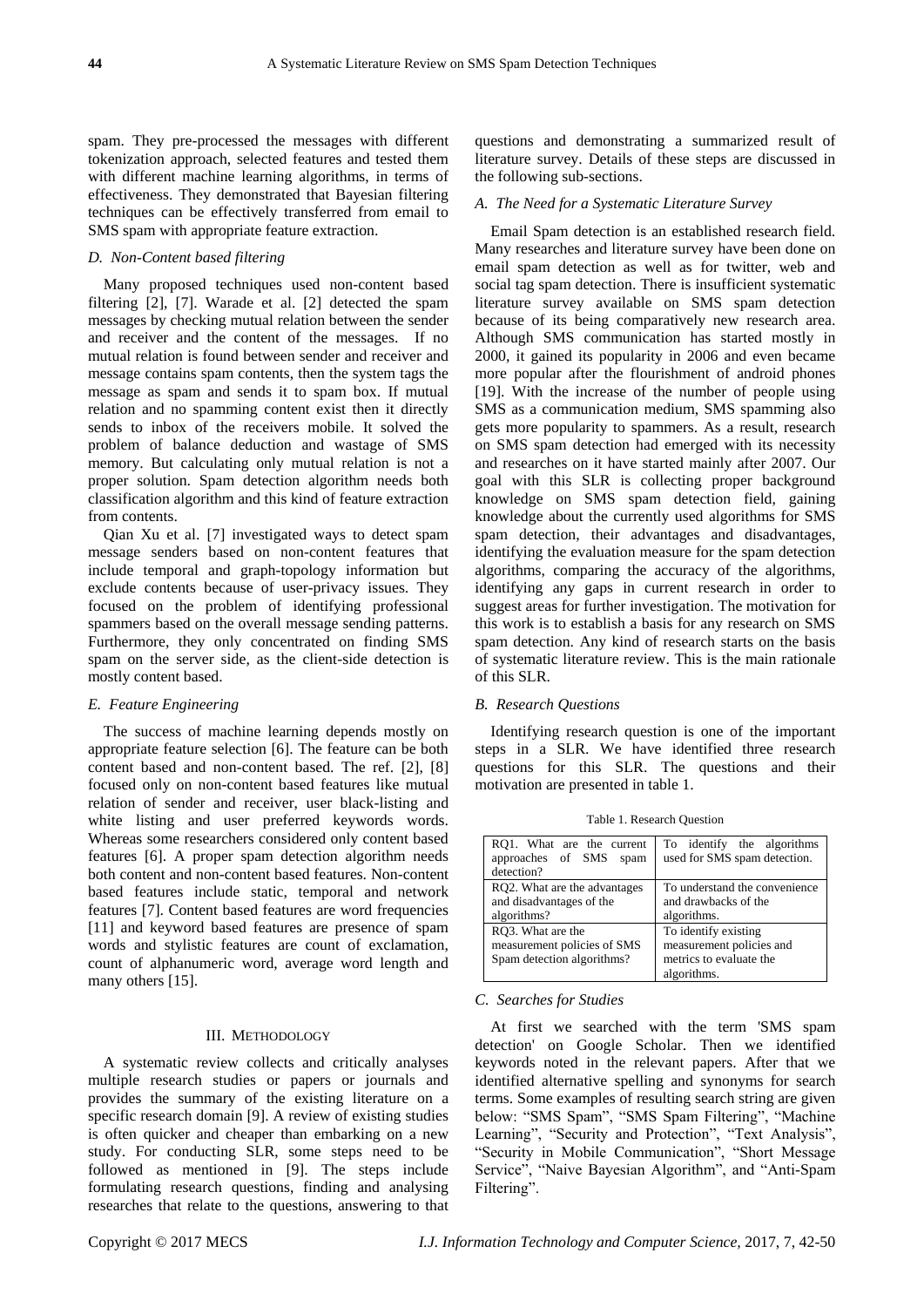# *D. Study Selection Procedure*

To select relevant studies we primarily searched on google scholar. We have collected some papers from it. There are some other conferences and journals such as: IEEExplore, ACM, IJCSI, ITJ are found through google scholar tool. The list of journals and conferences from where we have found our relevant papers is presented table 2. We also performed manual google search. Selected paper contains many references; we also searched for the referenced papers and have taken some of them as our relevant paper. We used the google scholar's related articles and cited by feature for our searching procedure.

| No.            | Source                                  | Abbreviation                                                            |
|----------------|-----------------------------------------|-------------------------------------------------------------------------|
|                | <b>IEEE</b>                             | <b>IEEE</b> Xplore                                                      |
| $\overline{c}$ | <b>ACM</b>                              | <b>Association for Computing Machinery</b>                              |
| 3              | <b>IJCSI</b>                            | International Journal of Computer Science Issues                        |
| 4              | <b>IJISS</b>                            | International Journal of Information Security<br>Science                |
| 5              | <b>ITJ</b>                              | <b>Information Technology Journal</b>                                   |
| 6              | <b>URAT</b>                             | International Journal of Research in Advent<br>Technology               |
| 7              | <b>IJITCS</b>                           | International Journal of Information Technology and<br>Computer Science |
| 7              | CAE                                     | <b>International CAE Conference</b>                                     |
| 8              | Google Scholar                          |                                                                         |
| 9              | Google                                  |                                                                         |
| 10             | Computers and Security                  |                                                                         |
| 11             | <b>Expert Systems With Applications</b> |                                                                         |

#### Table 2. Sources Searched

#### *E. Study Selection Criteria*

There are inclusion and exclusion criteria for systematic literature review. SMS spam detection is a new research area and there are not much relevant studies in this field. That is why we chose most of the available articles.

#### *F. Data Extraction*

Table 3 contains the extraction form used to gather extracted information from our study. This table demonstrates information about our chosen data such as chosen papers type, their published conferences, publication years, motivation and methodology of paper.

| Data item             | Value                                                 |  |
|-----------------------|-------------------------------------------------------|--|
| Study identifier      | S#                                                    |  |
| Paper type            | Conference/ Journal                                   |  |
| Name of e-library     | e.g. ACM                                              |  |
| Year of publication   | 2006-2016                                             |  |
| Name of journal       | e.g. ITJ                                              |  |
| Which RO was answered | RO1/RO1/RO3                                           |  |
| Outcomes of the paper | Summarized literature survey<br>on SMS spam detection |  |
| Motivation of paper   | Create a baseline for SMS<br>spam detection           |  |
| Method of paper       | Techniques/Approaches/<br>Algorithms                  |  |
| Validation of paper   | Analysis model                                        |  |

Table 3. Data Extraction Table

#### IV. VALIDATION OF THE STUDY

Our SLR was conducted to investigate all the used approaches and techniques in SMS spam detection. The threats to the validity of our review are that there may be selection bias and lack of sufficient resources. We tried to reach all possible and relevant information resources. Some resources might not have been published directly. Another threat is some resources are not available for public use.

# V. RESULT ANALYSIS

At first we manually searched on google using the topic Spam Detection to gain an overview in spam detection field. It resulted in many email, twitter, web and SMS spam detection related papers. Then we customized our search using only SMS spam detection. It resulted in a few papers. Although there are SLR for other spam detection techniques but none of the search strings produces a SLR for SMS Spam detection. Through our study selection procedure we have chosen 17(S1-S17) papers published in different conferences and journals relating only to SMS spam detection. Among the 17 studies S1 and S11 are from same authors and S11 is an extension of S1. The ref. [20] is a journal which is an extension of the conference paper S10. S12 is an extension of [8]. As a result, in total we have studied 19 studies. Table 4 summarizes the reviewed papers Study ID with the reference no given in reference section, publication years, name of the conferences and journals where the papers published and the research questions they answered.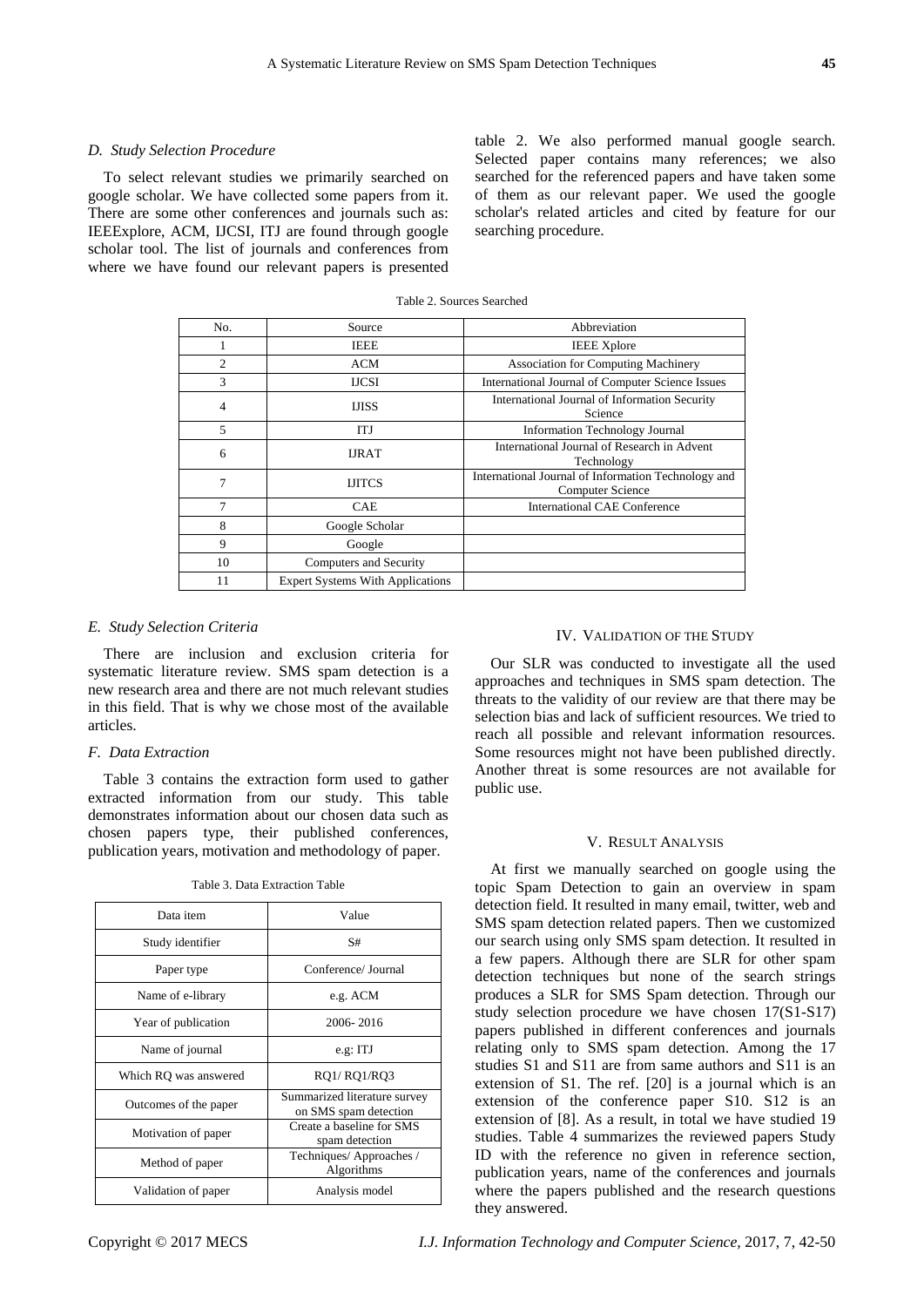| Study ID                          | Year | Conference/Journal<br><b>Answer Research Question</b> |               |  |
|-----------------------------------|------|-------------------------------------------------------|---------------|--|
| $S1$ [1]                          | 2012 | <b>IEEE</b>                                           | RQ1, RQ2, RQ3 |  |
| S <sub>2</sub> [2]                | 2014 | <b>IJRAT</b>                                          | RQ1           |  |
| S3[3]                             | 2013 | <b>ACM</b>                                            | RQ1, RQ2, RQ3 |  |
| S <sub>4</sub> [5]                | 2010 | Computers and Security                                | RQ1, RQ2, RQ3 |  |
| S5 [10]                           | 2012 | <b>IJCSI</b>                                          | RQ1 RQ2, RQ3  |  |
| S6[11]                            | 2014 | <b>IJMLC</b>                                          | RQ1 RQ2, RQ3  |  |
| S7 [12]                           | 2006 | <b>ACM</b>                                            | RQ1 RQ2, RQ3  |  |
| S8 [7]                            | 2012 | <b>IEEE</b>                                           | RQ1, RQ3      |  |
| S9 [13]                           | 2015 | <b>CAE</b>                                            | RQ1 RQ2, RQ3  |  |
| S <sub>10</sub> [14]              | 2011 | <b>ACM</b>                                            | RQ1, RQ3      |  |
| $S11$ [15]                        | 2011 | <b>ACM</b><br>RQ1, RQ3                                |               |  |
| $S12$ [16]                        | 2007 | <b>ACM</b><br>RQ1, RQ3                                |               |  |
| S <sub>13</sub> [17]              | 2008 | ITJ                                                   | RQ1, RQ3      |  |
| $S14$ [18]                        | 2014 | ASTL                                                  | RQ1           |  |
| S15[4]                            | 2015 | <b>Information Security</b><br>Journal                | RQ1 RQ2, RQ3  |  |
| S <sub>16</sub> [2 <sub>1</sub> ] | 2014 | <b>JBASR</b>                                          | RQ1 RQ2, RQ3  |  |
| S17[22]                           | 2013 |                                                       | RQ1, RQ3      |  |
|                                   |      |                                                       |               |  |

Table 4. Summary of the Reviewed Literature

Table 5. Summary of the Techniques Used by the Literature

| Study ID                          | Techniques/<br>Algorithms/<br>Approaches                       | Description                                                                                                                                                                                                                                |  |  |
|-----------------------------------|----------------------------------------------------------------|--------------------------------------------------------------------------------------------------------------------------------------------------------------------------------------------------------------------------------------------|--|--|
| S1[1]                             | Content Based (Bayesian)                                       | SMSAssassin: Android application uses content based filtering with user generated<br>features to automatically filter spam SMSes resulting in different tabs.                                                                              |  |  |
| S2 [2]                            | <b>Mutual Relation</b>                                         | Based on the previous relation of sender and receiver.                                                                                                                                                                                     |  |  |
| S3[3]                             | Two level stacked classifier                                   | First level Records some words more than a threshold then sends them to the next level<br>using Bayesian in both level and Bayesian in 1 <sup>st</sup> level and SVM in second level.                                                      |  |  |
| S <sub>4</sub> [5]                | Hybrid Approach(Content Based<br>and Challenge – Response)     | Used upper and lower bound of threshold introducing an uncertain region for Bayesian<br>filtering after that the messages which fall into uncertain region sent to the challenge –<br>response technique which is user query based.        |  |  |
| S5 [10]                           | Artificial Immune<br>System                                    | The phases of the algorithm are Building dataset, Message Matching and Affinity<br>Calculation.                                                                                                                                            |  |  |
| S6[11]                            | Bayesian and Apriori Algorithm                                 | Apriori retrieves the most frequent words occurred together then Bayesian calculates the<br>probability of occurring a word independently and together with other words, in spam or<br>ham messages.                                       |  |  |
| S7 [12]                           | Bayesian                                                       | Message pre-processing and encoding, feature selection and then applying the<br>classification algorithm.                                                                                                                                  |  |  |
| S8 [7]                            | Non- Content Based                                             | Non content-based features such as static, temporal and network features then<br>classification with SVM and KNN.                                                                                                                          |  |  |
| S9 [13]                           | Bayesian with modified formula                                 | Total number of spam SMSes are divided by the total occurrences of a word in<br>Spam/Ham messages instead of the formula of occurrences of words divided by the total<br>number of Spam and Ham messages. They also combined two formulas. |  |  |
| S <sub>10</sub> [14]              | Tokenization with various<br>classifier                        | Two kinds of tokenization : separated by blanks and separated by special characters are<br>used for classification in various machine learning algorithms.                                                                                 |  |  |
| S11 [15]                          | Bayesian and SVM                                               | Tested the feasibility of applying both algorithms in mobile application domain.                                                                                                                                                           |  |  |
| S <sub>12</sub> [16]              | <b>Content Based filtering</b>                                 | Machine learning algorithms with Lexical feature expansion such as words, orthogonal<br>sparse word bigrams, character bigrams and trigrams.                                                                                               |  |  |
| S <sub>13</sub> [17]              | <b>Feature Updating Protocol</b>                               | At a regular interval on the basis of new arrival of SMSes Features will be updated using<br>methods like document frequency, term frequency, information gain and mutual<br>information.                                                  |  |  |
| S <sub>14</sub> [18]              | Virtual Ratio on Na ve Bayes, J-<br>48 and logistic regression | VR is the relative ratio of average frequency of a keyword in spam and ham messages.                                                                                                                                                       |  |  |
| S <sub>15</sub> [4]               | Artificial Immune<br>System                                    | Consists of five modules: Innate mechanism, User feedback, Quarantine, Tokenizer,<br>Immune Engine.                                                                                                                                        |  |  |
| S16[21]                           | Bayesian, Multilayer Perceptron<br>Algorithm, Decision Tree    | Selected four features and performed classification algorithms on them resulting in better<br>performance in Bayesian                                                                                                                      |  |  |
| S <sub>17</sub> [2 <sub>2</sub> ] | Content based Filtering                                        | Feature extraction and classification algorithms like Bayesian, SVM, K- Nearest<br>neighbour, Random forest and Adaboost. There results concludes SVM outperforms<br>other algorithms.                                                     |  |  |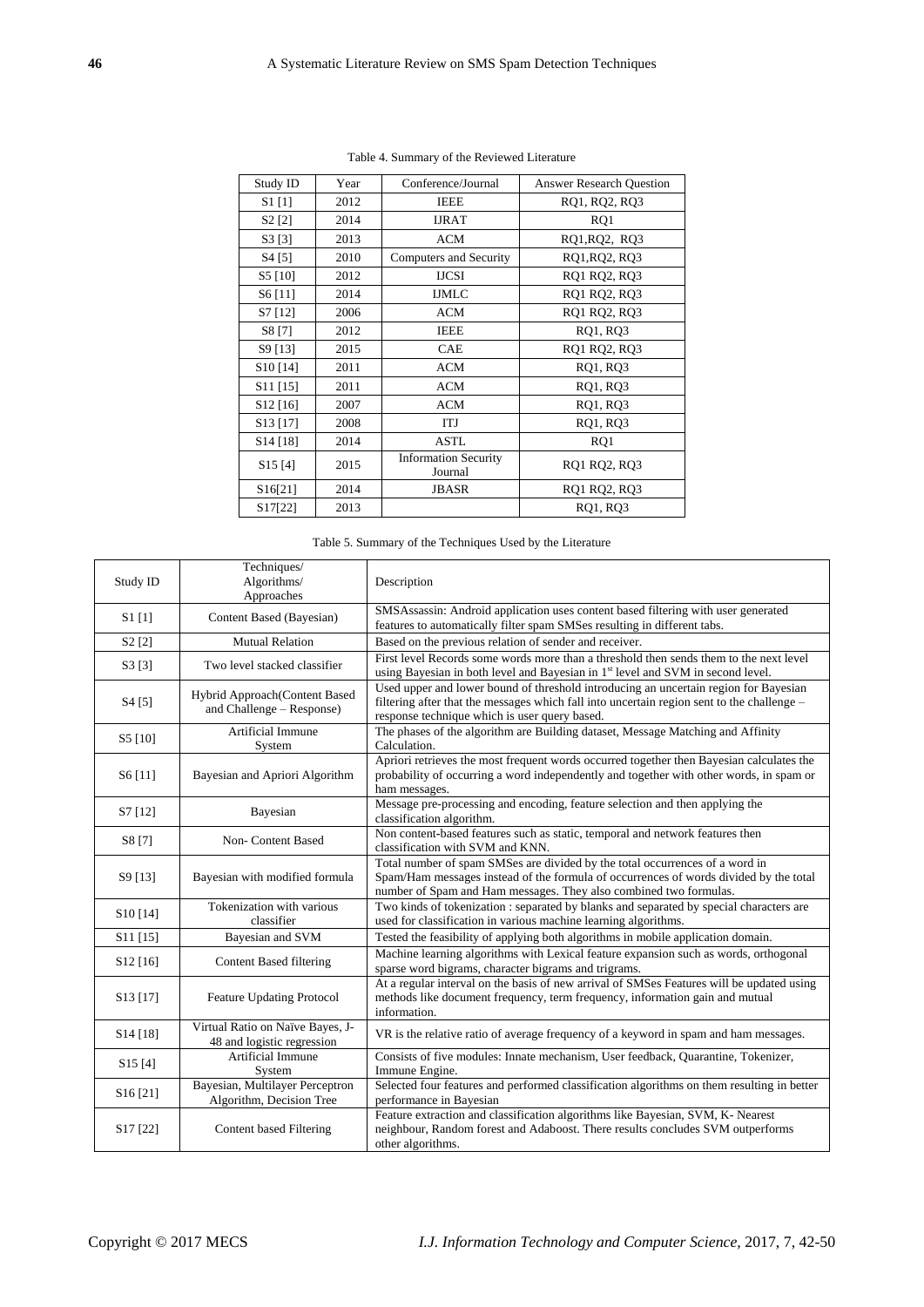# *A. RQ1: What are the current approaches of SMS spam detection?*

The used techniques, approaches and algorithms in spam detection and their short description with their study id is described in table 5. From the table we can see that, most of the approaches use content based filtering and for classification they used several machine learning algorithms mostly Bayesian and SVM. Study S1, S3, S6- S7, S9-S12, S14, S16-S17 used content based filtering. S4 is a hybrid approach, S8 is non content based, and S5 and S15 are based on artificial immune system. Most of the content based filtering used Bayesian as a classification algorithm.

# *B. RQ2: What are the advantages and disadvantages of the algorithms?*

Table 6 demonstrates the result of RQ2. The advantages and drawbacks of the approaches are mentioned in the tables. From the table we can say that, content based filtering is more convenient than other noncontent based and server side algorithms. Server side algorithms suffer from implementation complexity. Feature selection is also an important task for machine learning algorithms to work correctly. One important drawback is, some approaches do not use classification algorithm only focusing on user generated features. Classification algorithm is necessary for gaining better accuracy.

| Study<br>ID                      | Advantages                                                                                                    | Disadvantages                                                                                  |  |
|----------------------------------|---------------------------------------------------------------------------------------------------------------|------------------------------------------------------------------------------------------------|--|
| $S1$ [1]                         | Combination of machine learning algorithms with user<br>generated features                                    | Users need to select features manually                                                         |  |
| S <sub>2</sub> [2]               |                                                                                                               | No classification algorithm is used                                                            |  |
| S3[3]                            | Classification based on two algorithms                                                                        | Threshold selection                                                                            |  |
| S4 [5]                           | Combination of client and server side algorithms                                                              | Challenge-response technique suffers from server side<br>traffic and user interaction problems |  |
| S5 [10]                          | Accurate as Na ve Bayesian with necessary feature<br>extraction                                               | Complex implementation                                                                         |  |
| S6 [11]                          | Incorporating Apriori Algorithm                                                                               |                                                                                                |  |
| S7 [12]                          | Used a weighting Mechanism to reduce false negatives                                                          |                                                                                                |  |
| S8 [7]                           |                                                                                                               | Suffers from implementation complexity                                                         |  |
| S9 [13]                          | Combination of two formulas gives better result in terms<br>of false positives                                |                                                                                                |  |
| S <sub>10</sub> [14]             | Concludes SVM outperforms other algorithms and<br>created a baseline for further comparison                   |                                                                                                |  |
| $S11$ [15]                       | Although SVM gives better results in Spam identification<br>Bayesian is more feasible for mobile applications | Extensive feature engineering is needed for better accuracy                                    |  |
| S <sub>12</sub> [16]             | Demonstrates the need of spam filtering in spite of having<br>established email spam filtering                |                                                                                                |  |
| S <sub>14</sub> [18]             | Lightweight and focuses on runtime                                                                            |                                                                                                |  |
| S15[4]                           |                                                                                                               | Server side, complex and suffers from updating issues                                          |  |
| S <sub>16</sub> [2 <sub>1]</sub> |                                                                                                               | Implementation complexity                                                                      |  |

# *C. RQ3: What are the measurement policies of SMS Spam detection algorithms?*

Accuracy of the SMS spam detection needs to be measured. In table 7, we have demonstrated the method or matrix to measure the algorithms for each study. Calculating accuracy from confusion matrix is one of the most commonly used measurement methods for classification algorithms. S3-S9, S11, S15, S17 used accuracy to measure their algorithm. Receiver operating characteristics (ROC) and Area under the curve (AUC) were also used to demonstrate algorithm accuracy. S7, S8, S11, S12 used ROC and AUC methods. True Positive rate, False Positive rate, F-measure, Precision, and Recall are also measurement methods for classification algorithms, which can be calculated from confusion matrix. Some of the studies also used these measures. S2 and S14 do not use any evaluation measure.

# *D. Dataset Description*

A training dataset is needed for any kind of machine learning classification algorithms. Results of the machine learning algorithms depend on the dataset. As a result spam detection algorithms can't run without a dataset. In table 8, we demonstrated different publicly available dataset used in different studies. Link of the dataset and some statistics such as total number of SMSes, number of Spam and Ham messages are shown in the table 8.

# *E. Performance Comparison*

Most of the results of our studies demonstrated that Bayesian filtering is more suitable for spam detection. S3 showed that a two level stacked classifier using dataset referenced in [25] gives better accuracy of 99% with threshold 0.4 and 0.6 than the single classifiers. Hybrid approach of S4 demonstrates accuracy of 95%. S15 and S5 based on artificial immune system shows accuracy of 99% and 98% respectively. S6 gives 98%-100% on the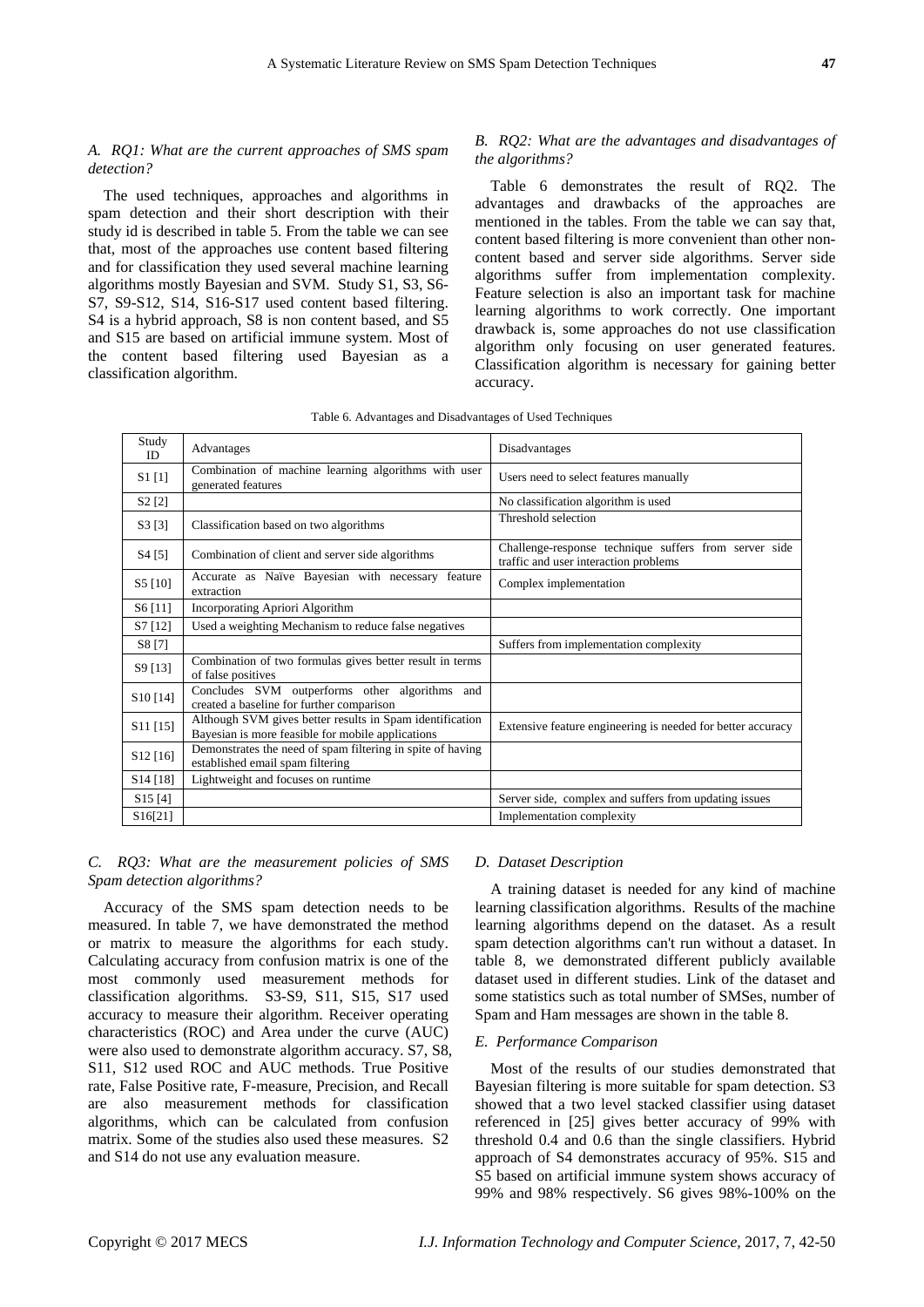dataset [26] but they did not consider all the data instead they choose small portions of the dataset and this accuracy is achievable only for some specific parts of the dataset. S9 shows 89% accuracy on some publicly not available Farsi SMS dataset with modified Bayesian formula. 97% accuracy is achieved by SVM with Spam Caught Rate 83.10% and Blocked Ham rate 0.18% on the dataset [26]. Whereas 98% accuracy is achieved by SVM on the same dataset [26] with Spam Caught Rate 92% and Blocked Ham Rate 0.31% in S17. This observation shows that results not only depends on classification algorithms and datasets but also on data preprocessing and feature selection process. S17 also demonstrates accuracy 98% on Bayesian with Spam caught rate 94% and Blocked Ham Rate 0.51%. S11 shows 97% ham accuracy and 72.5% spam accuracy on Bayesian and 93% ham accuracy and 86% spam accuracy on SVM on some publicly not available dataset. S16 showed 92 % correctly classified instances and 8% incorrectly classified instances on Bayesian which is better than Multilayer perceptron and Decision tree.

Table 7. Evaluation Measures of the Algorithms

| Study ID             | <b>Evaluation Measure</b>                                                                                        |  |  |
|----------------------|------------------------------------------------------------------------------------------------------------------|--|--|
| $S1$ [1]             | No evaluation measure only demonstrate their<br>application                                                      |  |  |
| S <sub>2</sub> [2]   |                                                                                                                  |  |  |
| S <sub>3</sub> [3]   | Precision, Recall, F-measure and Accuracy                                                                        |  |  |
| S4 [5]               | Traffic amount, Accuracy                                                                                         |  |  |
| S5 [10]              | Accuracy, False Positive Rate                                                                                    |  |  |
| S6[11]               | Accuracy                                                                                                         |  |  |
| S7 [12]              | <b>ROCCH</b>                                                                                                     |  |  |
| S8 [7]               | False Positive Rate, AUC                                                                                         |  |  |
| S9 [13]              | Confusion matrix, Precision, Accuracy,<br>$F-$<br>measure                                                        |  |  |
| S <sub>10</sub> [14] | Spam Caught/True Positive, Blocked ham/False<br>positive, Accuracy and Matthews Correlation<br>Coefficient (MCC) |  |  |
| S <sub>11</sub> [15] | Ham, Spam identification Accuracy and Area<br>Under the Curve (AUC)                                              |  |  |
| S <sub>12</sub> [16] | ROC, AUC                                                                                                         |  |  |
| S <sub>15</sub> [4]  | Confusion Matrix, Accuracy, AUC                                                                                  |  |  |
| S16[21]              | Correctly and Incorrectly classified Instances                                                                   |  |  |
| S <sub>17</sub> [22] | $Caught(SC)$ , Blocked<br>Spam<br>$Ham(BH)$ .<br>Accuracy (ACC)                                                  |  |  |

| Study ID                          | Available<br>At | Total<br>No. of<br><b>Messages</b> | Hams   | Spams  |
|-----------------------------------|-----------------|------------------------------------|--------|--------|
| $S1$ [1]                          | [24]            | 2000                               | 1000   | 1000   |
| S3 [3]                            | [25]            | 1450                               | 730    | 721    |
| S4 [5]                            |                 |                                    | 85.32% | 14.75% |
| S6[11]                            | [26]            | 5574                               | 4827   | 747    |
| S7 [12]                           | [27]            |                                    |        |        |
| S <sub>10</sub> [14]              | [26]            | 5574                               | 4827   | 747    |
| S <sub>11</sub> [15]              |                 | 4318                               | 2195   | 2123   |
| S <sub>12</sub> [16]              |                 |                                    |        |        |
| S14[18]                           | [26]            | 5574                               | 4827   | 747    |
| S15[4]                            |                 | 5240                               | 2890   | 2350   |
| S <sub>17</sub> [2 <sub>2</sub> ] | [26]            | 5574                               | 4827   | 747    |

|  |  | Table 8. Dataset Description |  |  |
|--|--|------------------------------|--|--|
|--|--|------------------------------|--|--|

## VI. DISCUSSION

In light of the above discussion, we can say that most of the research studies answered RQ1. They mostly used content based filtering with various machine learning algorithms. Eleven research studies used content based filtering, two studies used artificial immune system, one of them used hybrid approach, two of them focused on feature engineering and two of them focused on real world data set. Content based filtering suffers from challenges like short content, abbreviated words and user content safety. All of the studies tried to solve some challenges of SMS spam detection. For example, some studies solved real world data extraction process, some studies proposed hybrid approach to give better accuracy, some studies tried to overcome the challenges over email spam detection. None of the techniques solved the challenge of the use of regional content and shortcut words. These challenges lead to the future researchers to further investigation on the used approaches and techniques. Also most of the studies used Bayesian filtering for classification algorithm. Bayesian algorithm also suffers from traditional threshold selection problem, dataset dependency, assuming prior probability. Despite having those shortcomings, Bayesian is declared as the most suitable algorithm for spam filtering. Solving these problems of Bayesian also can be a research direction. This can result in better performance in Bayesian algorithm. SVM also gives better accuracy but suffers from implementation complexity. Other algorithms are less suitable for SMS Spam filtering.

#### VII. CONCLUSION

This paper presents the results of the systematic literature review on SMS spam detection techniques. We chose a total of 17 research papers on this field and reviewed their proposed techniques, advantages and disadvantages and challenges they addressed. We also examined their evaluation procedures. We demonstrated the publicly available dataset information which is a prior need for a spam filtering algorithm. We also discussed the background of this topic. In our systematic literature review, we have discussed the search and selection procedure, their publication years and the journals and conferences where those studies were published. Our results show the summary of the used techniques and advantages and disadvantages of the approaches. We have performed a performance comparison on the studied literature. In addition, we have found that none of the studies solve the challenges of use of regional contents and shortcut words. We have also discussed the problems of traditional machine learning algorithms. There is scope of further research in this filed and our systematic literature review can serve as a reference point for future researches.

#### **REFERENCES**

[1] K. Yadav, S. K. Saha, P. Kumaraguru, and R. Kumra, "Take control of your smses: Designing an usable spam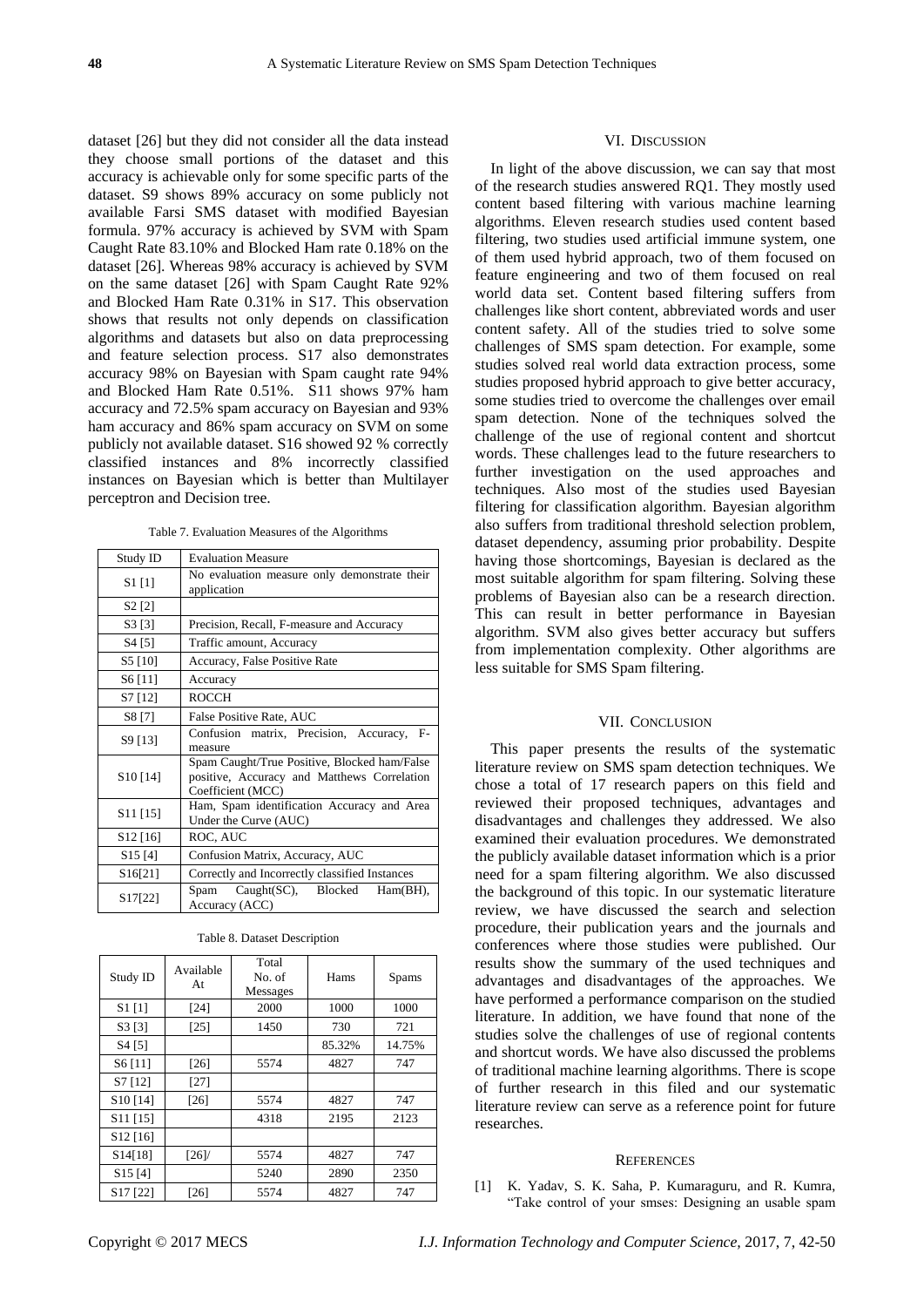sms filtering system," in 2012 IEEE 13th International Conference on Mobile Data Management. IEEE, 2012, pp. 352–355.

- [2] S. J. Warade, P. A. Tijare, and S. N. Sawalkar, "An approach for sms spam detection."
- [3] A. Narayan and P. Saxena, "The curse of 140 characters: evaluating the efficacy of sms spam detection on android," in Proceedings of the Third ACM workshop on Security and privacy in smartphones & mobile devices. ACM, 2013, pp. 33–42.
- [4] A. S. Onashoga, O. O. Abayomi-Alli, A. S. Sodiya, and D. A. Ojo, "An adaptive and collaborative server side sms spam filtering scheme using artificial immune system," Information Security Journal: A Global Perspective, vol. 24, no. 4-6, pp. 133–145, 2015.
- [5] J. W. Yoon, H. Kim, and J. H. Huh, "Hybrid spam filtering for mobile communication," computers  $\&$ security, vol. 29, no. 4, pp. 446–459, 2010.
- [6] S. J. Delany, M. Buckley, and D. Greene, "Sms spam filtering: methods and data," Expert Systems with Applications, vol. 39, no. 10, pp. 9899–9908, 2012.
- [7] Q. Xu, E. W. Xiang, Q. Yang, J. Du, and J. Zhong, "Sms spam detection using noncontent features," IEEE Intelligent Systems, vol. 27, no. 6, pp. 44–51, 2012.
- [8] G. V. Cormack, J. M. G. Hidalgo, and E. P. S anz, "Feature engineering for mobile (sms) spam filtering," in Proceedings of the 30th annual international ACM SIGIR conference on Research and development in information retrieval. ACM, 2007, pp. 871–872.
- [9] S. Keele, "Guidelines for performing systematic literature reviews in software engineering," in Technical report, Ver. 2.3 EBSE Technical Report. EBSE, 2007.
- [10] T. M. Mahmoud and A. M. Mahfouz, "Sms spam filtering technique based on artificial immune system," IJCSI International Journal of Computer Science Issues, vol. 9, no. 1, pp. 589–597, 2012.
- [11] I. Ahmed, D. Guan, and T. C. Chung, "Sms classification" based on naïve bayes classifier and apriori algorithm frequent itemset," International Journal of machine Learning and computing, vol. 4, no. 2, p. 183, 2014.
- [12] J. M. G ômez Hidalgo, G. C. Bringas, E. P. S ânz, and F. C. Garc´ıa, "Content based sms spam filtering," in Proceedings of the 2006 ACM symposium on Document engineering. ACM, 2006, pp. 107–114.
- [13] M. Poorshahsavari and O. Pourgalehdari, "Enhancing the rate of accuracy and precision in spam filtering in farsi sms."
- [14] T. A. Almeida, J. M. G. Hidalgo, and A. Yamakami, "Contributions to the study of sms spam filtering: new collection and results," in Proceedings of the 11th ACM symposium on Document engineering. ACM, 2011, pp. 259–262.
- [15] K. Yadav, P. Kumaraguru, A. Goyal, A. Gupta, and V. Naik, "Smsassassin: crowdsourcing driven mobile-based system for sms spam filtering," in Proceedings of the 12th Workshop on Mobile Computing Systems and Applications. ACM, 2011, pp. 1–6.
- [16] G. V. Cormack, J. M. G ómez Hidalgo, and E. P. S ánz, "Spam filtering for short messages," in Proceedings of the sixteenth ACM conference on Conference on information and knowledge management. ACM, 2007, pp. 313–320.
- [17] Q. Sun, H. Qiao, and Z. Luo, "The feature updating algorithm for short message content filtering,' Information Technology Journal, vol. 7, no. 5, pp. 790– 795, 2008.
- [18] S.-E. Kim, J.-T. Jo, and S. [18] S.-E. Kim, J.-T. Jo, and S.-H. Choi, "A spam message filtering method: focus on

run time," 2014.

- [19] A Brief History of Text Messaging, [http://mashable.com/2012/09/21/text-messaging](http://mashable.com/2012/09/21/text-messaging-history/#F4V9_15QGkqx)[history/#F4V9\\_15QGkqx.](http://mashable.com/2012/09/21/text-messaging-history/#F4V9_15QGkqx) [Last Accessed: 05-11-2016]
- [20] Almeida, Tiago, José Mar á Gómez Hidalgo, and Tiago Pasqualini Silva. "Towards sms spam filtering: Results under a new dataset." (2013): 1-18.
- [21] Mujtaba, G., and M. Yasin. "SMS spam detection using simple message content features." *J. Basic Appl. Sci. Res* 4 (2014): 275-279.
- [22] Shirani-Mehr, Houshmand. "SMS spam detection using machine learning approach." (2013): 1-4.
- [23] Ahmed, Ishtiaq, et al. "Semi-supervised learning using frequent itemset and ensemble learning for SMS classification." *Expert Systems with Applications*42.3 (2015): 1065-1073.
- [24] <http://precog.iiitd.edu.in/resources.html> [Last Accessed: 05-11-2016]
- [25] [https://github.com/okkhoy/SpamSMSData.](https://github.com/okkhoy/SpamSMSData) [Last Accessed: 05-11-2016]
- [26] <http://www.dt.fee.unicamp.br/~tiago/smsspamcollection/> [Last Accessed: 05-11-2016]
- [27] <http://www.esp.uem.es/jmgomez/smsspamcorpus/> [Last Accessed: 05-11-2016]
- [28] [https://www.cloudmark.com/en/s/resources/whitepapers/s](https://www.cloudmark.com/en/s/resources/whitepapers/sms-spam-overview) [ms-spam-overview](https://www.cloudmark.com/en/s/resources/whitepapers/sms-spam-overview) [Last Accessed: 05-11-2016]
- [29] Iqbal, Muhammad, et al. "Study on the Effectiveness of Spam Detection Technologies." (2016).
- [30] <http://fastml.com/bayesian-machine-learning/> [Last Accessed: 05-11-2016]
- [31] [https://en.wikipedia.org/wiki/Support\\_vector\\_machine](https://en.wikipedia.org/wiki/Support_vector_machine) [Last Accessed: 05-11-2016]
- [32] [https://en.wikipedia.org/wiki/Logistic\\_regression](https://en.wikipedia.org/wiki/Logistic_regression) [Last Accessed: 05-11-2016]
- [33] [https://en.wikipedia.org/wiki/Decision\\_tree](https://en.wikipedia.org/wiki/Decision_tree) [Last Accessed: 05-11-2016]
- [34] [https://en.wikipedia.org/wiki/K](https://en.wikipedia.org/wiki/K-nearest_neighbors_algorithm)[nearest\\_neighbors\\_algorithm](https://en.wikipedia.org/wiki/K-nearest_neighbors_algorithm) [Last Accessed: 05-11-2016]
- [35] [https://www.stat.berkeley.edu/~breiman/RandomForests/c](https://www.stat.berkeley.edu/~breiman/RandomForests/cc_home.htm) [c\\_home.htm](https://www.stat.berkeley.edu/~breiman/RandomForests/cc_home.htm) [Last Accessed: 05-11-2016]

#### **Authors' Profiles**



**Lutfun Nahar Lota** is a graduate student at the Institute of Information Technology (IIT), University of Dhaka, Bangladesh. Currently, she is pursuing her Master of Science in Software Engineering (MSSE). She earned her Bachelor of Science in Software Engineering (BSSE) from the same institution. Her core areas of interest are

Software Engineering, Security and Machine Learning.



**Dr. B. M. Mainul Hossain** is Assistant Professor at the Institute of Information Technology (IIT), University of Dhaka, Bangladesh. He received his Ph.D. degree in computer science from University of Illinois at Chicago, USA. Before that, he earned his Bachelor of Science and Master degrees from the department of Computer

Science & Engineering, University of Dhaka, Bangladesh. He has the experiences of working both in industry and academia. He worked as a Software Engineer in Microsoft Corporation